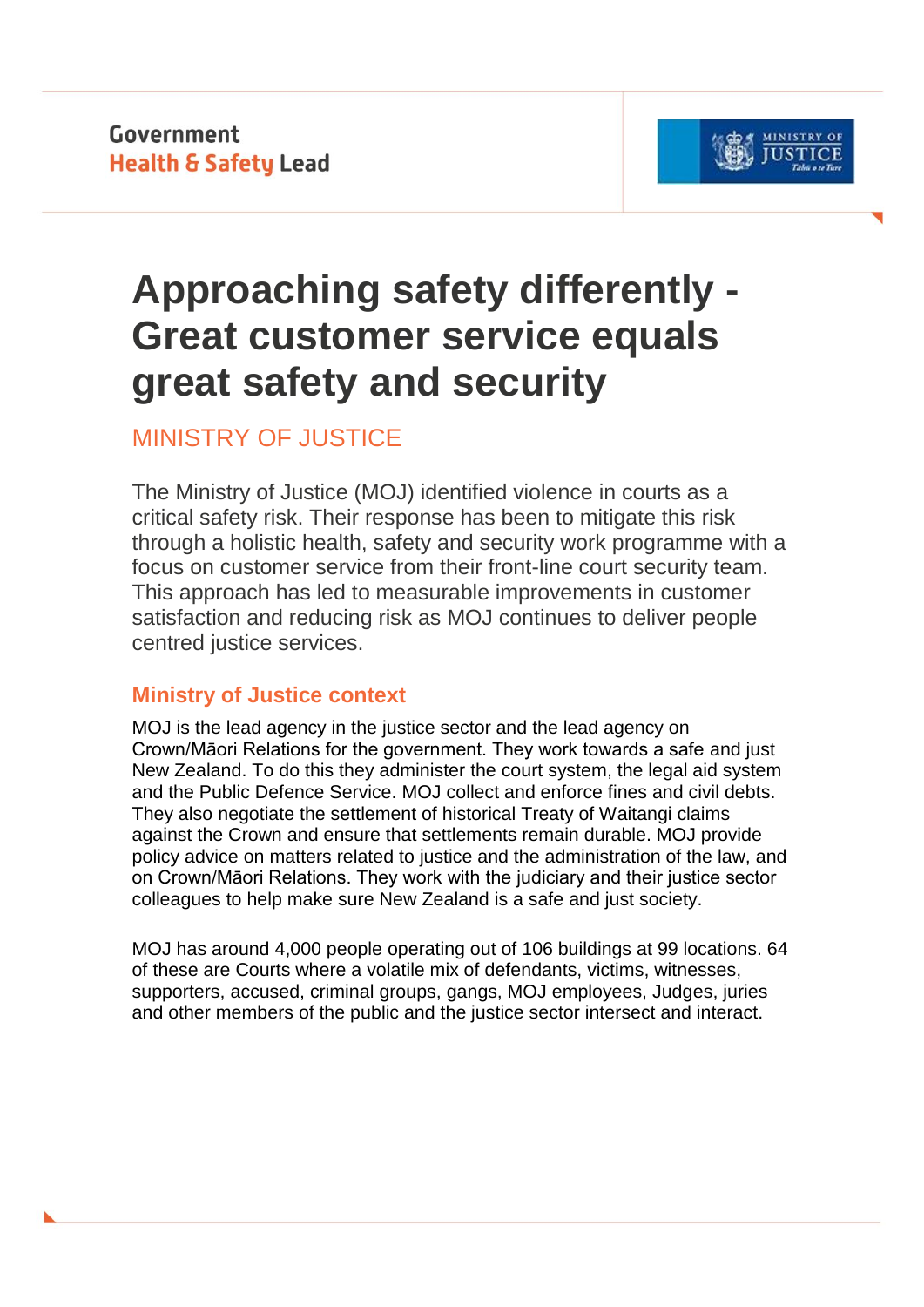## **What led the Ministry of Justice to enhance safety, security and customer service?**

Court processes vary considerably in the types of security challenges they face, ranging from everyday incivilities in a high-volume district court to intimidation of witnesses or jurors in trials of organised crime figures, or strained interpersonal relationships in child custody or child protection matters. Court users may be anxious as a result of a number of issues including threats of intimidation, general agitation or unfamiliarity of surroundings.

MOJ's people may be stressed as a result of working with difficult clients or taking the flak after unfavourable decisions. Dissatisfied clients may target Judges and prosecutors, child protection workers or social workers, counter staff and security staff. The most likely behaviour they experience will be angry outburst or insults, but on occasions they may be subjected to physical violence.

In terms of the impact on court users and those who operate the court, the result is fear, frustration and anxiety. Court participants can be unable to carry out their business in a calm and orderly manner. If those involved in court processes are afraid, it increases the risk that vulnerable people will not feel protected by the law, litigants will distrust the credibility of the process,

witnesses may feel pressured to tell their stories in particular ways and observers may question the integrity of the court process. These, in turn, have the potential to undermine the community's confidence in the criminal justice system as a whole.



Court Security team at Christchurch Justice and Emergency Services Precinct

In scenarios where safety or security resolutions are required prior to a court hearing, delays can result. Having to actively delay court hearings if operating in a low security resource environment would ultimately have had an impact on access to Justice and increase the impact on court users and victims who stay in the system longer.

For this reason the Ministry's security eco-system is not just about court users or buildings, critical though they are to the delivery of justice. Their people are central to the story.

An independent threat and risk assessment conducted in late 2016 assessed the threat of violent crime from fixated persons, acutely disaffected persons and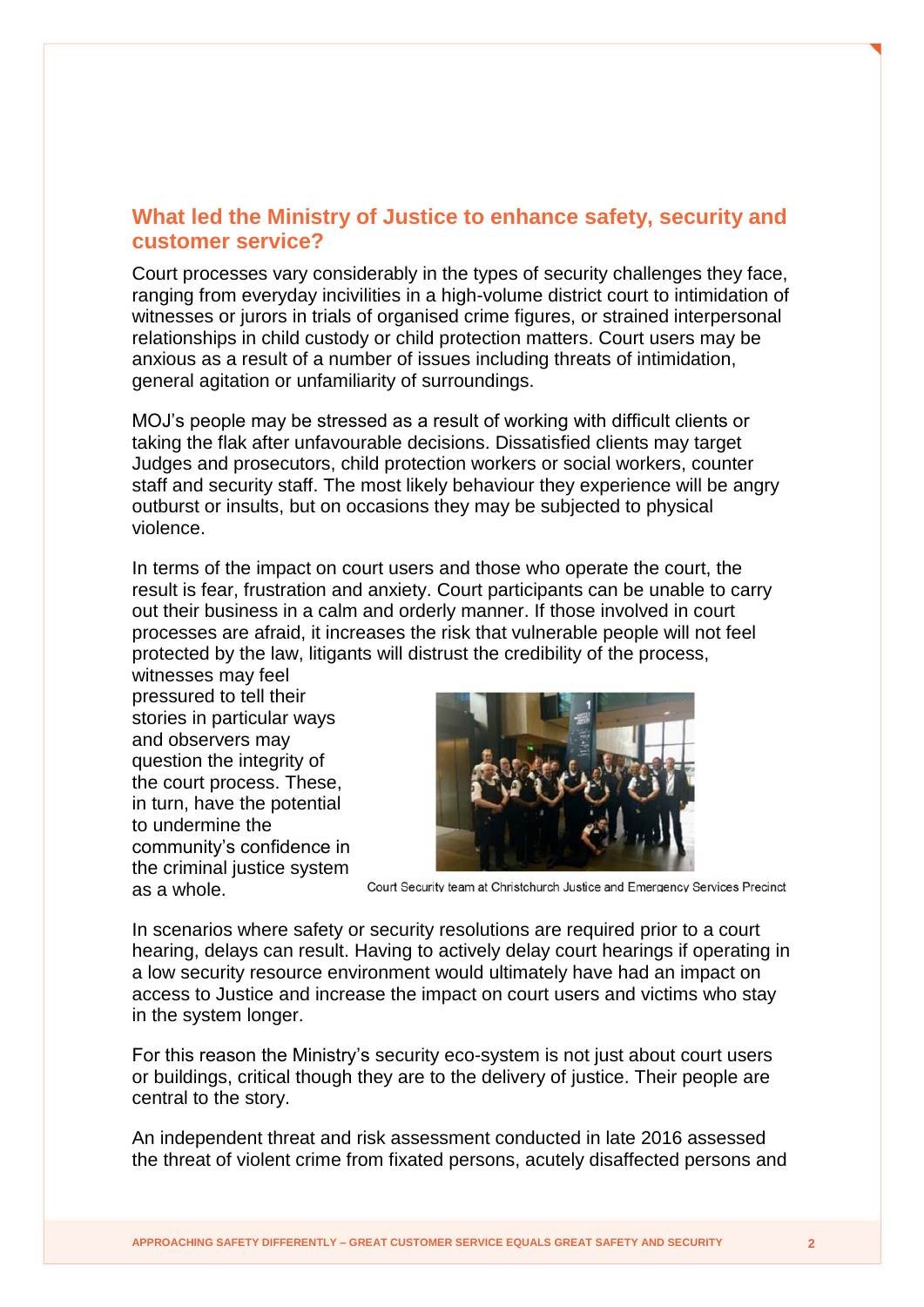directed violent disruption towards Ministry employees, as well as members of the Judiciary, as high. This assessment confirmed where MOJ needed to focus their activity and resources.

#### **What was done?**

- Appointment of a General Manager for Health, Safety and Security.
- Over the past year MOJ has invested heavily in leadership across the Health, Safety and Security group to ensure a well-run professional security operation, as well as investing in business intelligence capability and systems that support evidence based decision making.
- Recruitment of around an additional 100 Court Security Officers (CSO) to deter assaults, prevent weapons entering courts and make building users feel safe. This recruitment, almost doubled the size of their court security team.
- The deployment of trained CSOs, backed up with legislative powers and screening at a single point of entry is an internationally tried and tested effective security treatment/mitigation to reduce the likelihood of occurrence and reduce the consequence of assault (with or without weapons).

In order to support a substantially increased operational function MOJ need appropriate supporting functions, so they also put in place:

- a Performance Advisory team
- increased advisory capacity in Privacy and Security Policy
- a National Security Operations and created an in-house practice, improvement and training function. This new function is being supplemented by a secondee from the Police training college.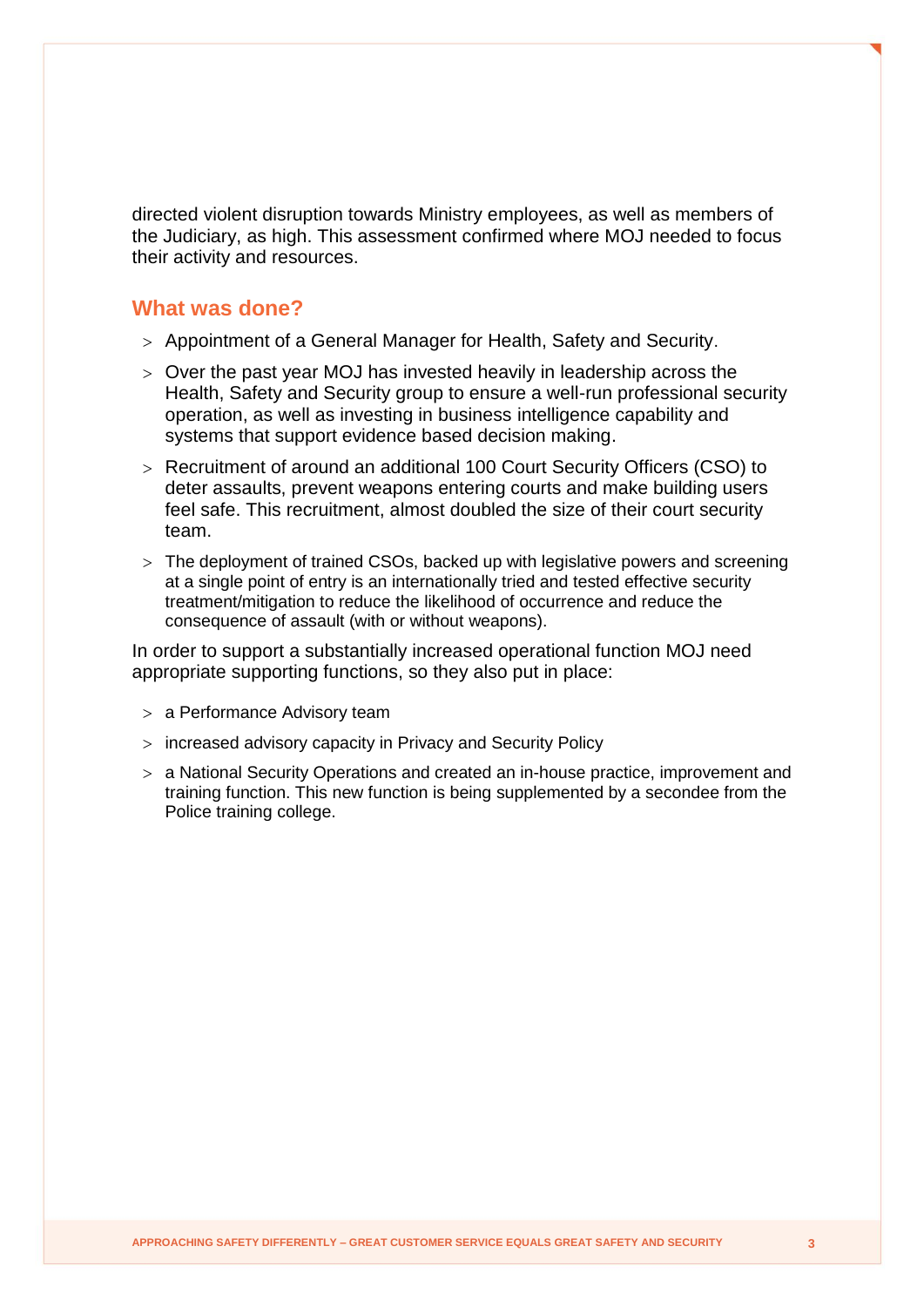### **How did MOJ know it was working?**

MOJ has seen a significant culture shift and drive to building strong leadership within the Health, Safety and Security group following the appointment of the GM Health, Safety and Security in early 2017.

Increased numbers of highly visible, professional CSOs has been proven to significantly decrease serious security incidents in the courts and improve the safety and security – both perceived and real - for Ministry employees, their customers and those who work in their buildings.

Through the success of it's people, MOJ has been able to recognise high performance through both formal recognition and increased visibility of the work they do. They take pride in their team's professionalism and support their people to succeed through ongoing training, drive a closer customer focus and are building a culture of continuous improvement to drive the team forward.

Over recent times the numbers of court users screened, the number of security incidents reported each week and the number of weapons identified and removed from people trying to enter the courts has significantly increased due to the increase in CSO numbers.

When assessed as an inherent risk, the Ministry has assessed the likelihood of an assault without a weapon as Possible and the Consequence as Significant. This reduces to still being Possible but a Moderate consequence due to their mitigations.

Similarly, as an inherent risk, the likelihood of assault with a weapon is assessed as Possible and the Consequence as Severe. This reduces to Almost Never and Severe consequence due to their mitigations. MOJ know that a primary mitigation in their sites for both these risks is the presence of a highly trained, customer focussed court security officer and screening at a single entrance.

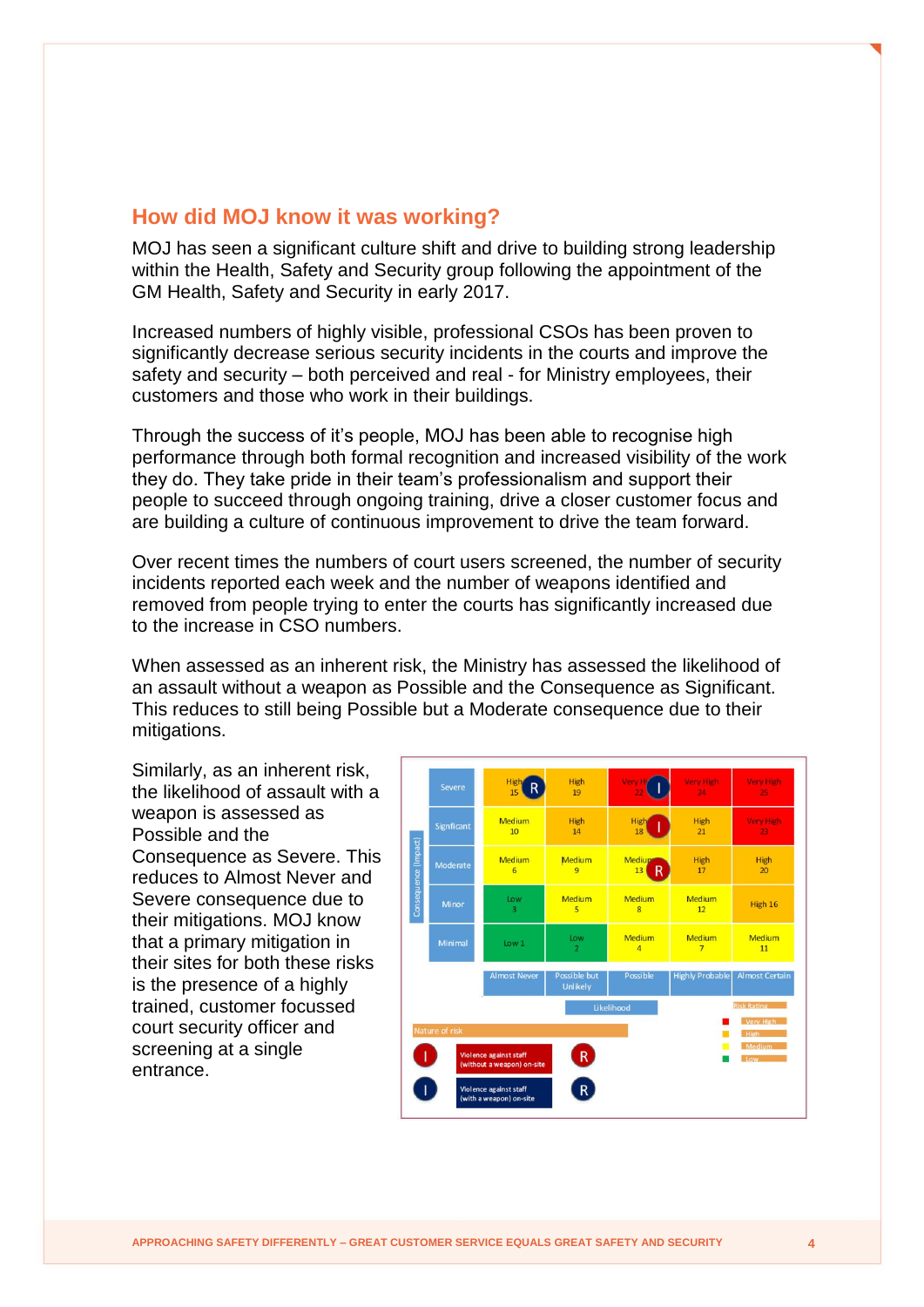#### **SUPPORTING DATA**

Number of assaults vs attempted

- $>$  In 2016 out of a total of 363 assaults, 323 were classed as attempted (i.e. minor assaults or have the potential to escalate to an assault if CSOs did not intervene).
- $>$  In 2017 out of a total of 444 assaults, 406 were classed as attempted.

Number of weapons seized

- $>$  In 2016, the number of weapons seized or taken into temporary custody was 11,520.
- $>$  In 2017, the number of weapons seized or taken into temporary custody was 16.080.

Number of searches conducted

- $>$  In 2016, the number of searches conducted (either through a walk-through metal detector, an x-ray or a handheld scanner) was 4,105,934.
- $>$  In 2017, the number of searches conducted was 4,458,968.

Ministry employees are surveyed annually regarding "how committed they feel the Ministry is to Health and Safety", with results demonstrating their increased commitment:

- $>$  In 2015 out of 82% of their employees who responded said that 55.2% of them agreed with the statement.
- $>$  In 2016 out of 75.6% of their employees who responded said that 60.8% (up 5.6%) of them agreed with the statement.
- $>$  In early 2018 out of 72% of their employees who responded said that 69% (up 8.2%) of them agreed with the statement.

Results from court user surveys confirm that the customer feels an increased level of reassurance and their experience is enhanced by their shift in security settings.

Their Court User Survey 2017 found that:

- The most important driver of court user satisfaction was feeling safe and 90% of people surveyed reported that they felt safe
- 90% of respondents observed court security staff at the court entrance
- > 83% of respondents who observed court security said security staff were approachable